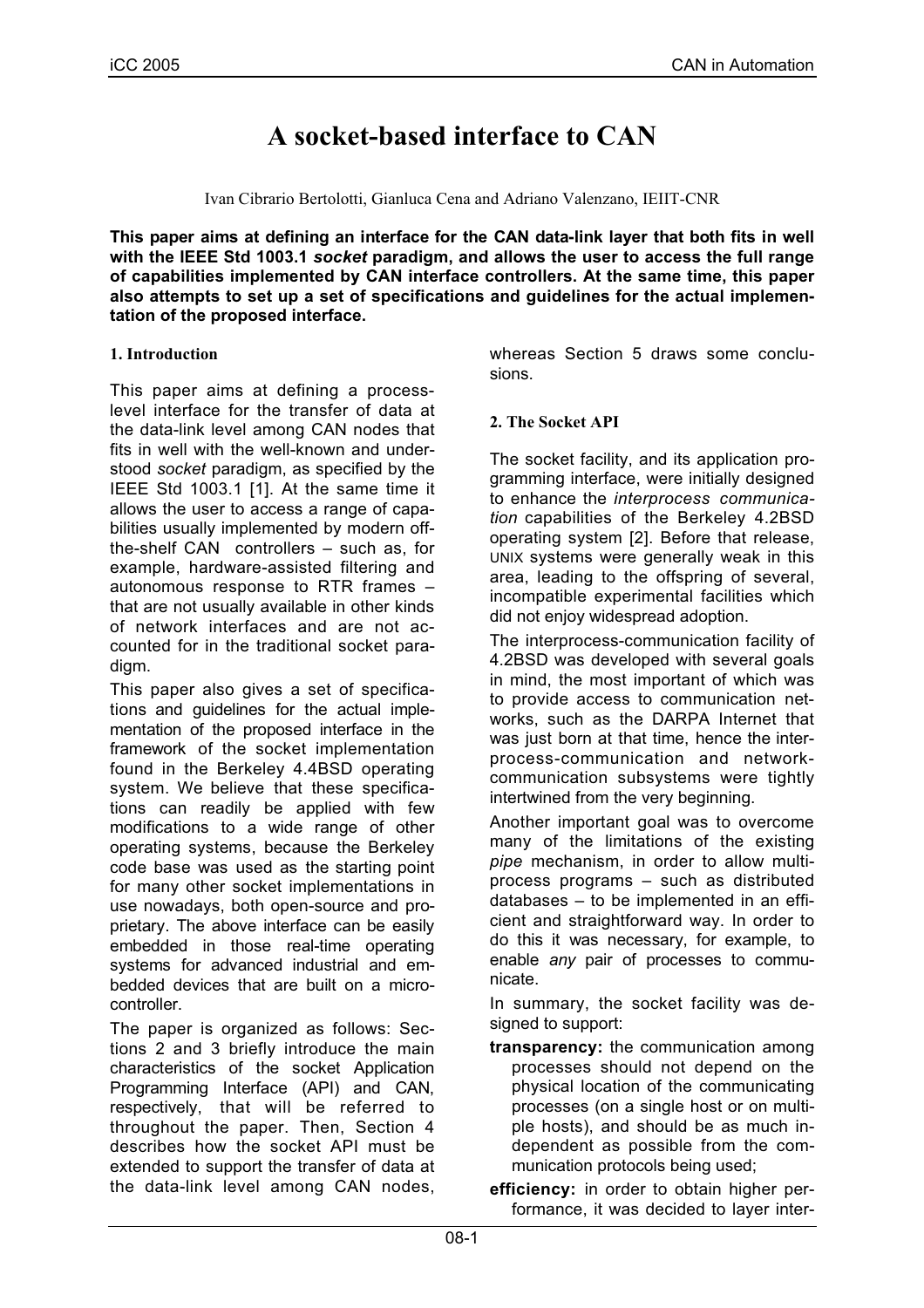process communication on top of network communication and not viceversa;

**compatibility:** the new communication facility should not depart significantly from the traditional standard input and standard output interface commonly used by UNIX programs, so that *naive* processes using it should still be usable with no or minimal modifications in a distributed environment.

In order to use the interprocess-communication facility, a process must first create one or more communication endpoints, known as *sockets;* this is accomplished through the invocation of the **socket()** function. When doing this, the caller must pass three arguments, namely:

- 1. *a protocol family* identifier, that uniquely identifies the network *communication domain* the socket belongs to and operates within; for example, **PF INET** identifies the Internet communication domain whereas **PF\_ISO** identifies the ISO/OSI communication domain.
- 2. a *socket type* identifier, that specifies which communication model will be obeyed by the socket. For example, a socket of type **SOCK\_STREAM** is connection-oriented and supports the orderly, reliable delivery of a stream of data, while a **SOCK\_DGRAM** socket is connectionless and supports the delivery of datagrams without any guarantee of order and reliability;
- 3. a *protocol* identifier, that selects which specific protocol stack – among those suitable for the given protocol family and socket type – the socket will use. For example, **IPPROTO\_TCP** selects the Transmission Control Protocol (TCP) and **IPPROTO\_ICMP** selects the Internet Control Message Protocol (ICMP). Both protocols are defined in the Internet communication domain, so they shall be used only with the **PF\_INET** protocol family.

The communication domain and the socket type are orthogonal one another, and together determine a (possibly empty) set of communication protocols that belong to the domain and obey the communication model the socket type calls for; then, the protocol identifier can be used to narrow the choice to a specific protocol in the set.

The return value of **socket()** is a small integer, known as *socket descriptor,* which uniquely represents the socket and has to be passed to all the other functions referencing the socket itself. The semantics of the **close()** function, already defined to close a *file descriptor*, has been overloaded to also destroy a socket, given a socket descriptor.

In order to be actively engaged in data reception, a socket must have a unique local address; the **bind()** function allows the caller to associate a specific local address to a socket, or to let the system choose one automatically.

The **connect()** function has two different semantics for connection-oriented and connectionless sockets, namely:

- when invoked on a connection-oriented socket, **connect()** sets out a connection request directed towards the destination address specified in the call;
- when invoked on a connectionless socket, **connect()** simply associates a destination address to the socket itself, so that, in the future, it will be possible to use it with data-transmission functions which do not indicate explicitly the destination address, like **send()**; the same function also limits the remote sender address for any subsequent message reception from the socket.

When invoked on a connection-oriented socket, **listen()** marks the socket as willing to accept connection requests; it has no meaning for a connectionless socket.

The **accept()** functions waits for a connection request to arrive on a given socket, accepts the connection and *clones* the socket so that the *new* socket is connected to the originator of the connection request, and the *old* one is still available to wait for further connection requests; then, it returns to the caller the identifier of the new socket. It has no meaning for a connectionless socket.

The functions **send()**, **sendto()**, and **sendmsg()** allow the caller to send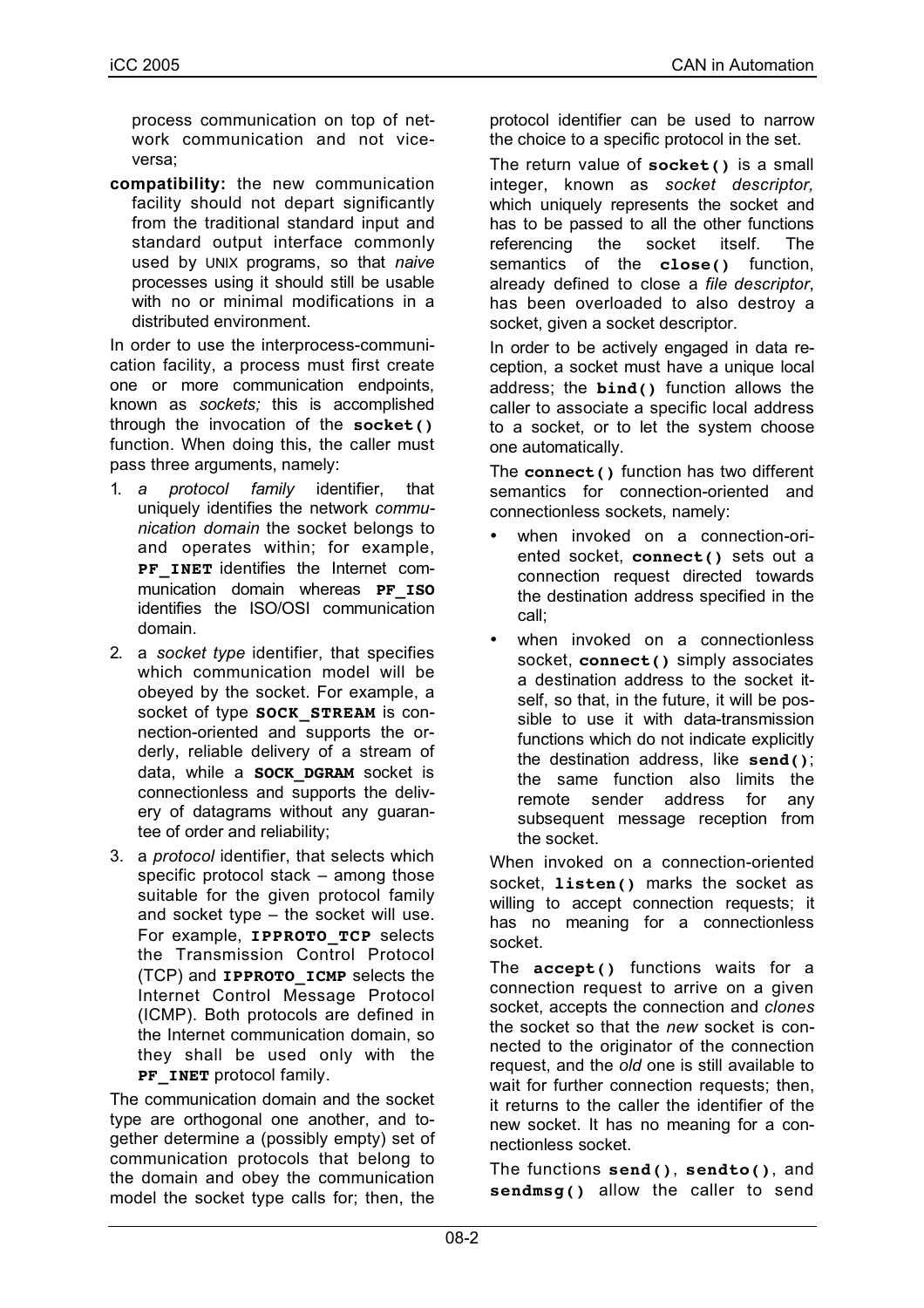data through a socket, with different levels of expressive power and interface complexity. For example, **send()** lacks the ability to explicitly specify the destination address, which is provided by **sendto()** instead. The function **sendmsg()** is the most powerful one, and also supports data gathering as well as the specification of a set of *ancillary data* along with the data transfer request.

Conversely, the functions **recv()**, **recvfrom()** and **recvmsg()** allow a process to wait for and retrieve incoming data from a socket. Like their transmitside counterparts, they have different levels of expressive power. The most powerful interface, **recvmsg()** returns to the caller the transmitter address and the ancillary data (if any); in addition, it performs data scattering.

The semantics of both sets of functions can be made non-blocking by setting the **O\_NONBLOCK** flag in the file descriptor by means of the **fcntl()** function.

Last, the functions **getsockopt()** and **setsockopt()** allow the caller to retrieve and set, respectively, a set of *options* supported by either the socket itself or by each level of the protocol stack associated with it. Both of them take as arguments a socket identifier, an identifier that specifies the protocol level at which the option resides, the name of the option to get or set, and a buffer used to store or retrieve the value of the option.

# **3. CAN Data-link Protocol and Services**

The most important, user-visible difference between CAN and the other kinds of network the socket interface was traditionally focused on, is the adoption of a *message-oriented* (instead of *node-oriented*) addressing scheme at the data-link level. Roughly speaking, in a messageoriented addressing scheme, a data-link message does not convey any explicit indication of the identity of its originating and target nodes – that is, the so-called source and destination addresses.

Instead, the contents of the message itself are tagged with a unique message identifier and the broadcasting capability of the communication media is leveraged to transmit the message to all nodes in the network; at this point, each node checks the identifier of the received message against one or more filters to determine whether it is interested in the message itself or not (and, consequently, to either process it further or discard it).

CAN data-link services [3] provide for realtime data transfer among CAN nodes. They are modelled after a producer/consumer relationship and are implemented with minimal protocol overhead. There are two different methods for data transfer, and each of them is implemented by means of its own protocol:

- the method based on *data frame* transfer adheres to the *push* model and is unconfirmed. According to this method, the producer simply sends the data in a CAN data frame and each consumer is notified of its reception.
- the method based on *remote frames* operates according to the *pull* model and is somehow confirmed. It allows a consumer to initiate the transmission of the data it is interested in by sending a remote frame on the CAN bus. The producer replies with the related CAN data frame and all consumers are notified of its reception.

## **4. CAN-specific Extensions to the Socket API**

# **4.1 Addressing scheme**

The socket API makes a clear-cut distinction between the source and target address of a message and its design was oriented towards unicast communication; broadcasting and multicasting are supported as well, with broadcast and multicast addresses being handled as a special form of destination address, but none of these features is either assumed or required at the data-link level.

Instead, as pointed out in Section 3, the CAN data-link protocol has a very different addressing scheme, which is based on message identifiers and heavily relies on the broadcasting capabilities of the communication media. Hence, when dealing with data-link-level protocols, the distinction between the source and target address of a message is moot on CAN.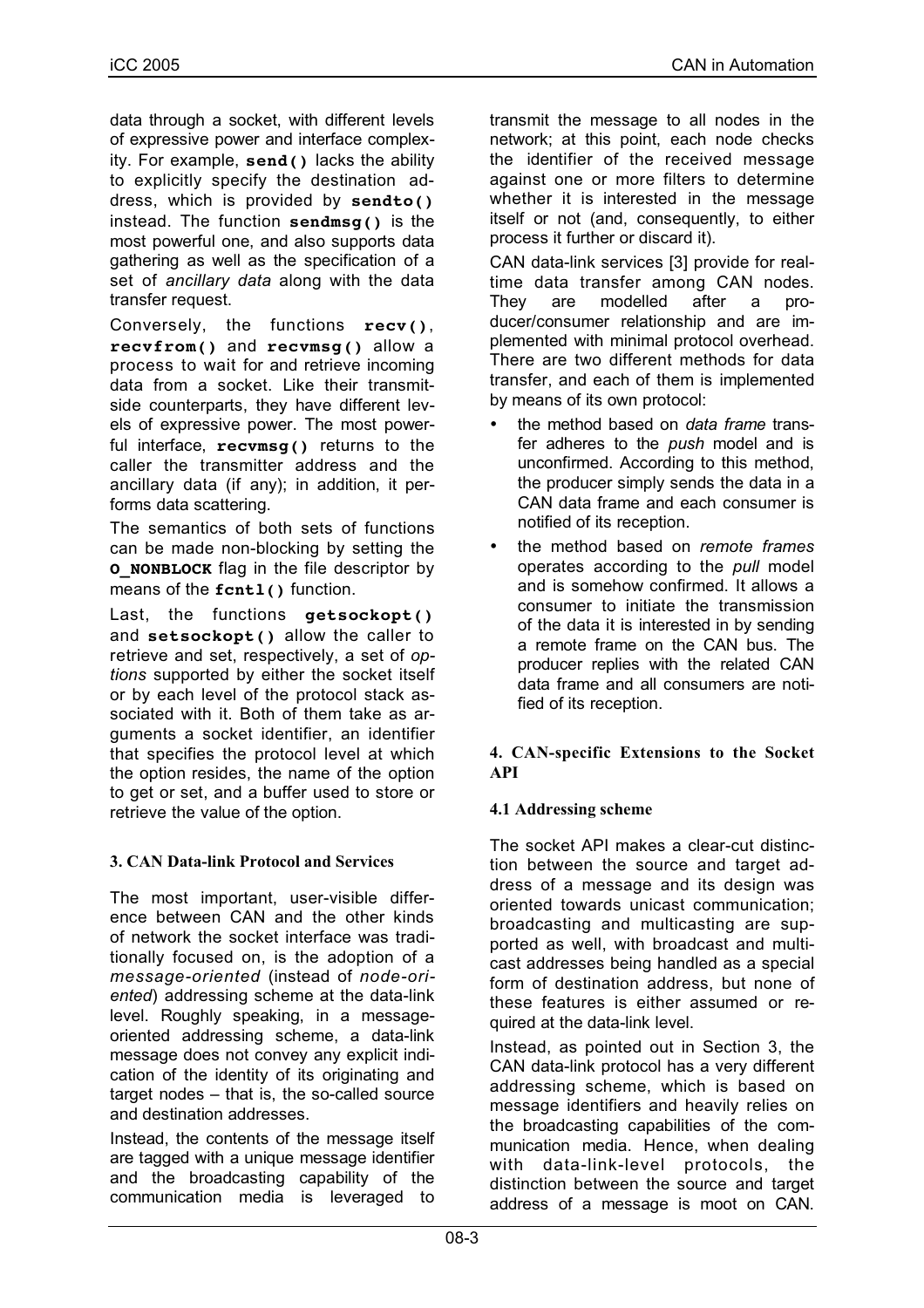Accordingly, the semantics of all socket functions dealing with the source and target address of a message has been changed to deal with its message identifier in this case. However, we believe that this twist does not lead to any confusion, because the intended meaning of those functions to the programmer is preserved.

#### **4.2 Data-link Services and Protocol Family**

In order to support the CAN data-link services we need to specify both a new protocol family identifier and a new address family, along with the address structure associated with it. In particular:

- the symbolic protocol family identifier **PF CANDL** identifies the set of protocols for data transfer at the data-link level on a CAN network, and can be used in an invocation of **socket()** to signify that the socket to be created belongs to the CAN communication domain for data-link data transfer;
- the symbolic address family identifier **AF CANDL** identifies the addressing mode used by the CAN data-link layer and can be used, for example, in an invocation of **sendto()** on a socket belonging to the **PF CANDL** domain. Accordingly, the corresponding address template structure shown in Figure 1 represents all possible ways of addressing a communication endpoint for data transfer at the data-link level in **CAN**

Referring to Figure 1, the portion of address specific to CAN (i.e., the scand1 data field) is by itself a structure that holds the various component of the address.



| Flag                  | Description                                                                                                                                                                                                                                                                                             |  |  |  |  |
|-----------------------|---------------------------------------------------------------------------------------------------------------------------------------------------------------------------------------------------------------------------------------------------------------------------------------------------------|--|--|--|--|
| <b>SCANDL F EXT</b>   | The message identifier and its<br>mask (if any) are in extended<br>(29-bit) rather than standard<br>(11-bit) format.                                                                                                                                                                                    |  |  |  |  |
| <b>SCANDL F MASK</b>  | The<br>message identifier<br>mask of the address struc-<br>ture has valid contents; set-<br>ting this flags also requests<br>incoming message filtering to<br>be performed on the corre-<br>sponding socket.                                                                                            |  |  |  |  |
| <b>SCANDL F DLC</b>   | The DLC field of the address<br>structure has valid contents;<br>setting this flags also acti-<br>vates the check of outgoing<br>message lengths against the<br>specified DLC for consis-<br>tency, and enables<br>the<br>transmission<br>of maximum-<br>size data frames with a DLC<br>greater than 8. |  |  |  |  |
| <b>SCANDL F DEFER</b> | Do not send the output data<br>frame immediately.                                                                                                                                                                                                                                                       |  |  |  |  |
| <b>SCANDL F ONRTR</b> | Enable automatic transmis-<br>sion of the data frame in re-<br>sponse to an incoming remote<br>frame with the same message<br>identifier.                                                                                                                                                               |  |  |  |  |

|  |  |  | Table 1: Valid flags in AF_CANDL |
|--|--|--|----------------------------------|

This hierarchical way of specifying an address type proves to be very useful to accommodate a wide range of address types in the socket paradigm while, at the same time, minimizing the amount of knowledge that the upper-level portions of the socket implementation must have on the internal structure of addresses belonging to the same family. The components of an AF CANDL address are:

- **scandl\_flags**: holds a set of flags that specify what parts of the address are valid, and how they shall be interpreted; moreover, some flags provide for alternate, nonstandard semantics of send operations and will be described in more detail in Section 4.5. Table 1 lists the allowed flags and summarizes their meaning.
- **scandl\_ifnum**: contains a positive interface number, used to distinguish between multiple CAN interfaces connected to the same node; the special value zero denotes the default CAN interface.

*Figure 1: The AF\_CANDL address template*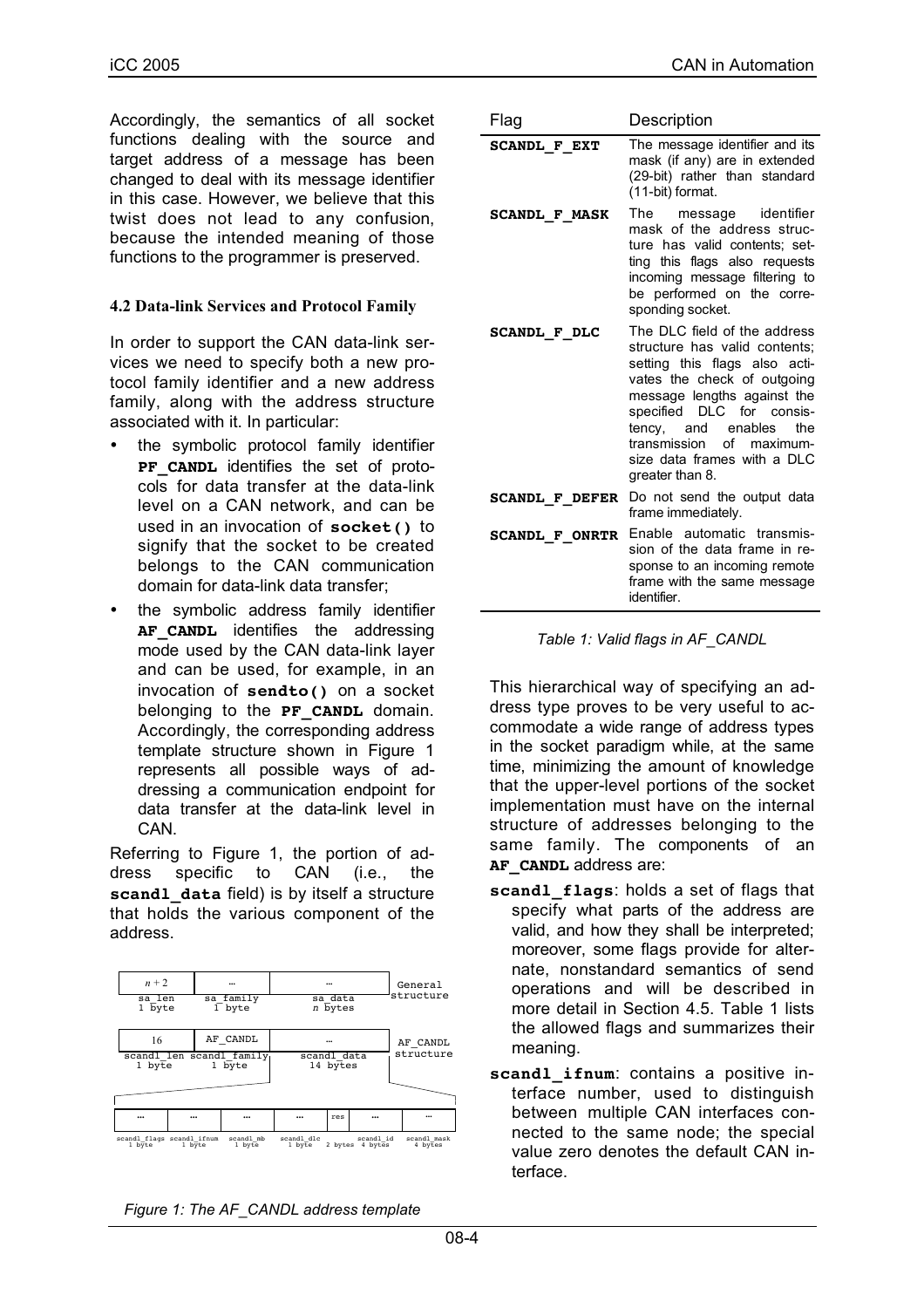- scandl mb: contains a positive integer that represents a message buffer on the CAN interface and enables the user to exercise a finer control on the interface-level resources that are allocated to the socket; the special value zero leaves this burden to the interface driver.
- scandl dlc: this field is valid only if flag **SCANDL** F DLC is set, and contains the Data Length Code (DLC) to be used for outgoing data frames. Its presence has two purposes: first, it allows the socket implementation to check the actual length of outgoing messages for consistency when their expected length is fixed and known in advance; moreover, by specifying a value greater than 8 here, the user is enabled to send data frames with a payload of 8 bytes but a DLC in the range from 9 to 15, a possibility explicitly allowed by the most recent version of the CAN specifications [3]. If not specified, the DLC is calculated by the socket implementation on a frame-byframe basis from the data length.
- scandl id: contains either a standard (11 bit) or an extended (29-bit) CAN message identifier, depending on the setting of flag **SCANDL F** EXT. In both cases, the identifier must be leftaligned, so as to place the most significant bit of the identifier into the most significant bit of the field; in this way, the mutual alignment between standard and extended identifiers will conform with their arbitration weight.
- **scandl\_mask**: holds a mask to be applied to the message identifier to perform incoming message filtering; it is valid only if flag **SCANDL\_F\_MASK** is set.

The socket interface allows an address to be *underspecified* under several circumstances, by leaving one or more of its components unspecified; for example, in the TCP/IP address family, either the IP address or the TCP port number can be left unspecified when binding a socket, with the result of asking the system to use the default IP address of the host, and to allocate a fresh TCP port number.

| <b>Identifier</b>                              | Description                  |  |  |  |  |
|------------------------------------------------|------------------------------|--|--|--|--|
| CANPROTO DATA Plain, bidirectional data trans- | fer.                         |  |  |  |  |
| <b>CANPROTO RAW</b>                            | Raw access to CAN interface. |  |  |  |  |

*Table 2: Valid protocol identifiers for the PF\_CANDL communication domain*

Another possible use of underspecified addresses is the definition of an input filter, to be further described in Section 4.4: in the **AF** CANDL address family, a set of bits in the message identifier can be marked as "don't care" by specifying an additional *bit-mask* in the address structure. The mask has one bit for each message identifier bit; the mask bit can be either one or zero to denote that the corresponding bit of the message identifier should or should not be taken into account, respectively, when matching incoming messages to sockets.

# **4.3 Protocol Identifiers**

When creating a socket, it is possible to specify *a protocol identifier,* to explicitly indicate which protocol stack must be used with the new socket. In the Internet communication domain, this argument is often left unspecified, because there are only few valid protocol stacks available and the combination of the communication domain and socket type passed to the **socket()** function is restrictive enough to uniquely select one of them.

In the CAN communication domain all data-link protocols for data transfer are based on the concept of datagram, hence the socket type is always set to **SOCK DGRAM** and is not of any help in locating an appropriate protocol stack for the socket.

As a consequence, the protocol identifier must be actively used to select the right protocol for the socket; Table 2 lists the new protocol identifiers we defined.

# **4.4 Plain Data Transfer Protocol**

This is the simplest service foreseen by the CAN data-link level, and supports the bidirectional exchange of data and remote frames among CAN nodes; except for the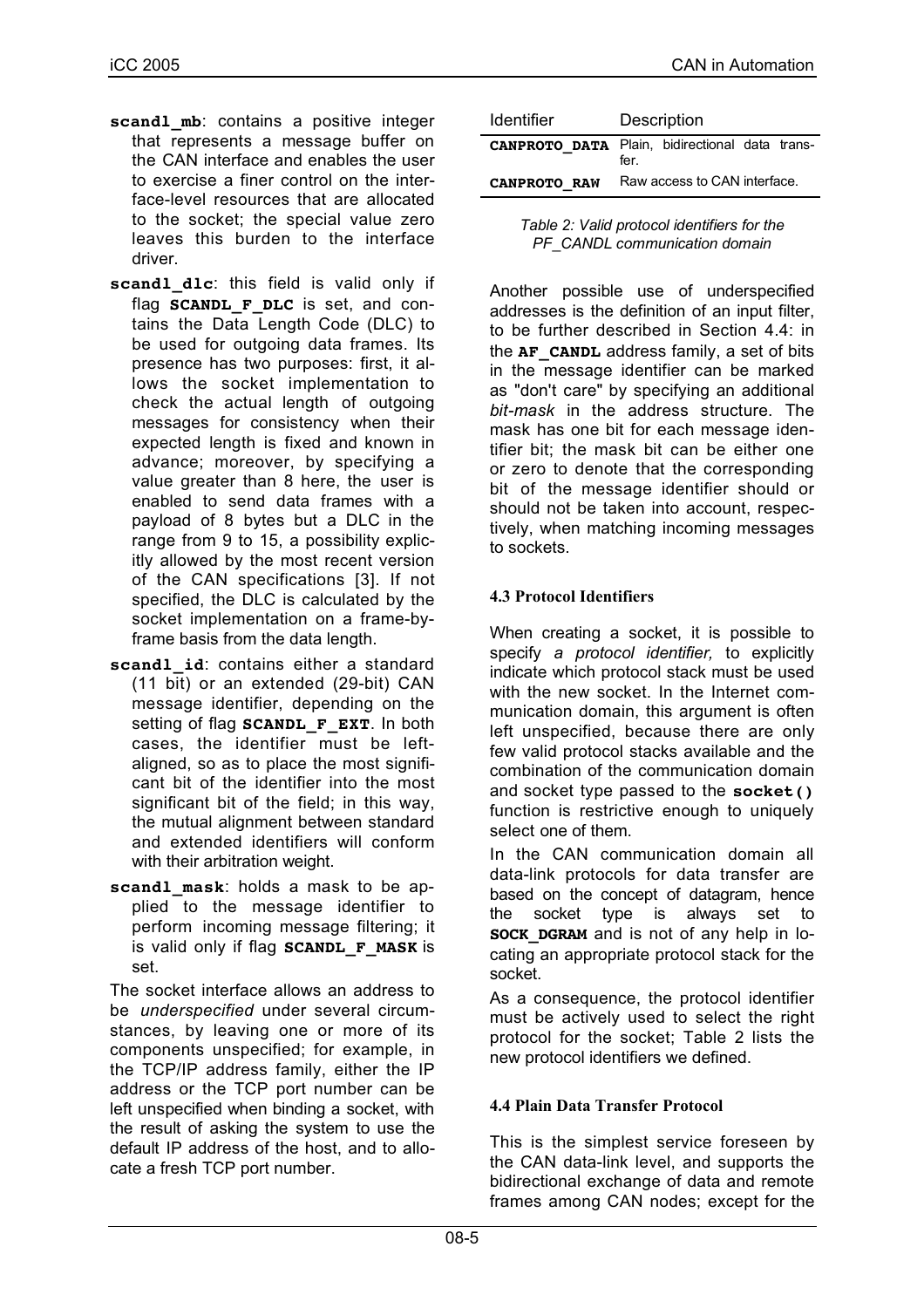severe constraints on the payload size, its behaviour resembles the other datagrambased protocols such as, for example, the UDP protocol in the Internet domain.

In order to use this service, both the communicating agents should create a new communication endpoint by means of the **socket()** function, and select the **CANPROTO\_DATA** protocol. This function merely creates the socket, but does not allocate any interface-level resource to it, because those resources are often in scarce supply.

Then, a successful invocation of **bind()** by the consumer assigns a message identifier and possibly (if flag **CANDL\_F\_MASK** is set in the address structure) an input filter to the socket, and enables the reception of messages that either match the given message identifier or satisfy the input filter. These actions may, and usually do, require the allocation of interfacelevel resources such as, for example, a message buffer in the CAN controller.

After a successful **bind( )** , the consumer can wait for the arrival of a data frame on a socket by means of the usual **recv()**, **recvfrom()** or **recvmsg()** functions. The last two functions also return the actual identifier of the received message; this information may be useful if the socket has an input filter.

To send data, the producer can use either the **sendto()** or **sendmsg()** functions; both of them allow the caller to explicitly indicate the message identifier to be used for the outgoing data frame. Those functions should allocate temporarily the interface-level resources needed for transmission, request the transmission and then wait until either a positive acknowledge is received from the CAN bus or a transmission error occurs. At this point, they release any interface-level resource they allocated and return to the caller.

According to the socket API, both sets of functions can be made non-blocking by setting the **O\_NONBLOCK** flag in the file descriptor by means of the **fcntl()** function, and this capability has been maintained in the CAN communication domain. Furthermore, the **select()** and **poll()** functions allow the caller to perform polling and timed waits on a set of sockets to implement, for example, synchronous I/O multiplexing by a single agent.

As an optional step, the producer can associate permanently a message identifier to be used for data transmission and permanently allocate the interface-level resources needed for transmission to a socket by means of **connect()**, thus choosing a different tradeoff between efficiency of transmission and resource consumption. After a successful **connect()**, **send()** can be used for data transmission, too, because the message identifier of the outgoing message can thereafter be determined implicitly.

In order to solicit the transmission of data it is waiting for, and carrying the message identifier specified in the **bind()** function, the consumer can also transmit a remote frame by invoking **send()** with a dummy data buffer and the **MSG\_OOB** flag set; the data are then received as before.

The **MSG** OOB flag was chosen because of the loose analogy between a remote transmit request and out-of-band data transmission (otherwise unused in the CAN communication domain). The same flag can also be used in conjunction with **sendto()** and **sendmsg()** but, if the message identifier passed to those functions is not the same as the identifier passed to **bind()**, some implementations may rebind the socket to the new identifier.



*Figure 2: Socket setup and data exchange with the plain data transfer protocol*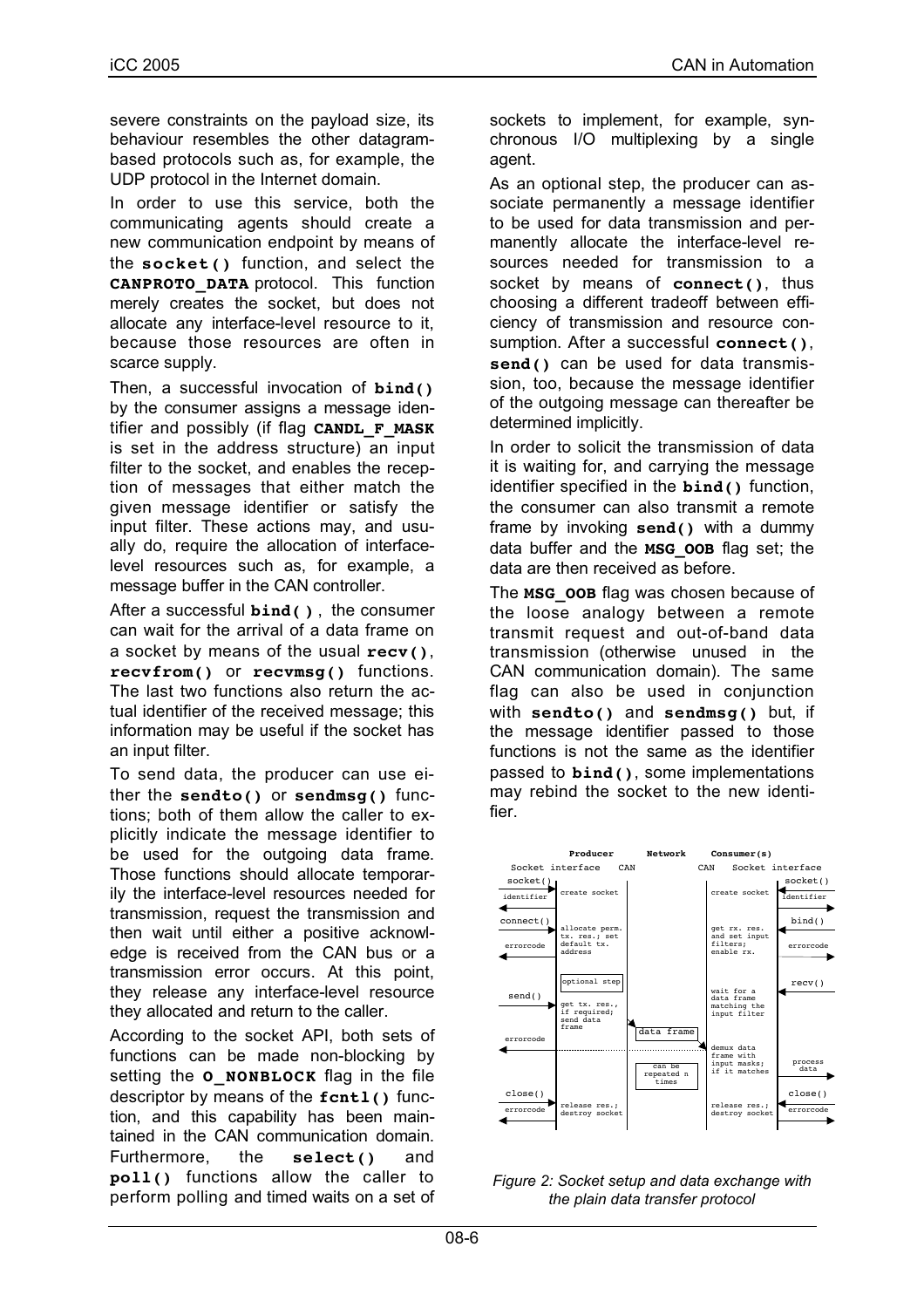Any agent can destroy a socket by means of **close()**, with the side effect of releasing any interface-level resource allocated to it as soon as possible.

It should be noted that, due to the inherent symmetry of this protocol, a single socket can be used to send and receive data, as is commonly done for other datagrambased protocol, such as UDP; therefore, a single agent can act as both a producer and a consumer at the same time.

Figure 2 shows an example of socket setup and data transfer using this protocol, assuming that the data transmission functions are blocking (their default behaviour), and that no error occurs.

## **4.5 Raw Access to the CAN Interface**

In order to support a more fine-grained control on the allocation of interface-level resources, like CAN message buffers, and a one-to-one mapping between sockets and such resources, the protocol **CANPROTO\_RAW** allows the user to access the CAN interface in a more direct way.

As for the plain data transfer, all communicating agents should create a new communication endpoint by means of the **socket()** function. Then, a successful invocation of either **connect()** or **bind()**, performed by each producer and consumer, respectively, assigns a data transfer direction to the socket and allocates any interface-level resource needed by the socket itself. Unlike the **CANPROTO\_DATA** protocol described in Section 4.4, a single agent can alternate between the producer and consumer roles, but cannot act as both simultaneously.

For consumers, **bind()** enables the reception of data frames matching the input filter, if any; on the other hand, it is not possible to enable the automatic response to remote frames on the producer side as soon as the producer invokes **connect()**, because the response data have not been set yet.

After a successful **bind()** each consumer can transmit a remote frame (carrying the identifier specified in the **bind()** call) by invoking **send()** with the **MSG\_OOB** flag set; the data buffer argument will be ignored in this case.

The **send()** function returns when either the successful transmission of the remote frame has been acknowledged by the CAN controller, or an error has occurred. It should be noted that this step is optional, because a consumer can choose to passively wait for the arrival of a data frame, instead of actively solicit its transmission.

Like before, the consumer can also use **sendto()** or **sendmsg()** instead of **send()** to send a remote frame but, in this case, the socket could be rebound as a side effect.

To wait for the arrival of a data frame any consumer can invoke **recv()**. This function waits for the arrival of a data frame that holds the identifier assigned to the socket, and returns any data it contains to the caller.

On the producer side, the response to remote frames can often be carried out automatically by a hardware-assisted mechanism implemented at the CAN interface level with no or minimal software intervention. The only action the producer must perform is to set up the contents of the data frame to be sent back, and this can readily be accomplished by means of **send()**, **sendto()** or **sendmsg()**.



**b** with MSG OOB flag set in the flags argument

*Figure 3: Socket setup and data exchange using remote transmission requests*